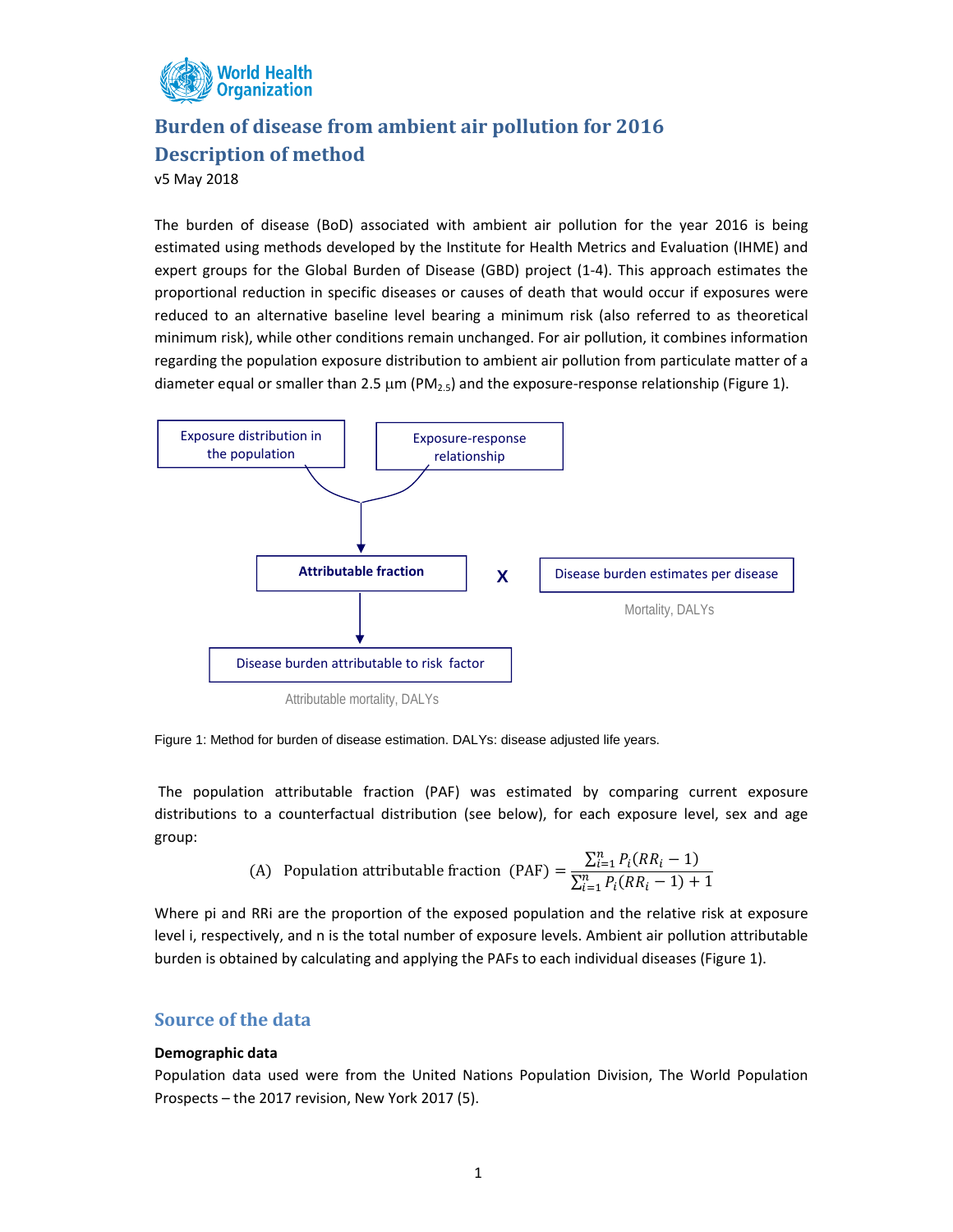

#### **Exposure data**

Assessment of the global effects of air pollution requires a comprehensive set of estimates of exposure for all populations. Ground monitoring networks have provided the primary source of this information but, although coverage has increased, there remain regions in which there is no or very little monitoring. Ground measurement data therefore need to be supplemented with information from other sources, such as estimates from satellite retrievals of aerosol optical depth and from chemical transport models. The recently developed Data Integration Model for Air Quality (DIMAQ) incorporates data from multiple sources in order to provide estimates of exposures to  $PM_{2.5}$  at high spatial resolution (0.1 $^{\circ}$ ×0.1 $^{\circ}$ ) globally (6). The model has been further developed to account for time in the calibration of satellite with ground measurements (7). Sources of data include: Ground measurements from more than 9000 monitoring locations in some 4300 cities around the world *(8)*, satellite remote sensing; population estimates; topography; and information on local monitoring networks and measures of specific contributors of air pollution from chemical transport models (see (9) for a comprehensive list of references for the data sources).

The DIMAQ model calibrates data from these sources with ground measurements. The relationships between the various sources of data may be complex and will vary between regions due to differences in the composition of  $PM<sub>2.5</sub>$ , and other factors. DIMAQ has a hierarchical structure within which calibration equations are produced for individual countries using, as a priority, data from that country where available. Where data within a country is insufficient to produce accurate estimates, it is supplemented with regional information.

When calibration equations have been established and tested, the model is used to estimate population exposures, together with associated measures of uncertainty across the globe. These high-resolution estimates can be used to produce air quality profiles for individual countries, regions and globally.

#### **Health data**

The total number of deaths and DALYs (disability-adjusted life years) for each country, by sex and age group for acute lower respiratory infections (ALRI), chronic obstructive pulmonary diseases (COPD), lung cancer, ischaemic heart diseases (IHD), and stroke have been compiled by the World Health Organization (10).

#### **Exposure‐risk relationships**

To estimate the relative risk for a disease caused by air pollution exposure from PM2.5, an integrated exposure response function (IER) is used. The IER was originally developed for the Global Burden of Disease Study (2, 11) and has also been used by WHO (12,13). The IER combines the epidemiological evidence for outdoor air pollution, second‐hand smoke, household air pollution and active smoking to estimate the level of disease risk (e.g. stroke) at different levels of PM2.5 concentrations (aka dose). In other words, the same mathematical relationship or measure is used to estimate the risk of heart disease from particulate matter originating from outdoor air pollution as that of second‐hand smoke or household air pollution.

An updated version of the IER functions is used for ALRI, COPD, lung cancer, IHD and stroke, as in Cohen et al (4) and GBD 2016 (14,15).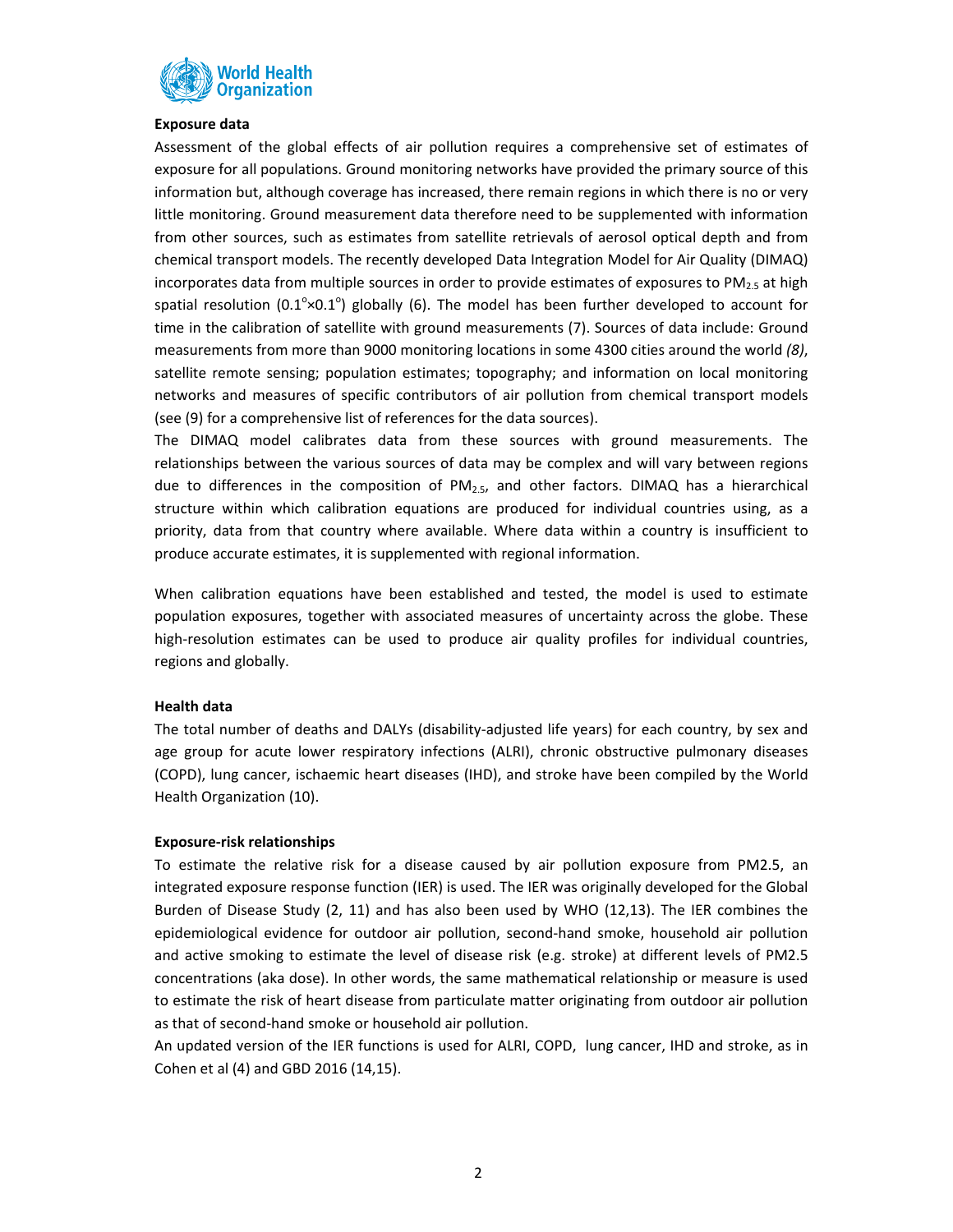

# **Methods**

## **Estimation of disease burden**

The percentage of the population exposed to  $PM_{2.5}$  was provided by country and by increment of 1  $\mu$ g/m<sup>3</sup>; relative risks were calculated for each PM<sub>2.5</sub> increment, based on the integrated exposureresponse functions (IER). The counterfactual concentration for ambient air pollution was selected to be between 2.4 and 5.9  $\mu$ g/m<sup>3</sup>, as described in (4). The country population attributable fractions for ALRI, COPD, lung cancer, stroke and IHD were calculated according to formula (A) above. Currently, the IER is used to estimate the BoD (e.g. the number of deaths) for five causes :

- Acute lower respiratory infections (ALRI), in all ages
- Chronic obstructive pulmonary disease (COPD), in adults over 25 years
- Lung cancer, in adults over 25 years
- Ischaemic heart disease (IHD), in adults over 25 years
- Stroke, in adults over 25 years

DALYs are calculated by adding the YLDs and the YLLs. The relative risks (RRs) for YLDs were adjusted for IHD and stroke (14).

### **Uncertainty analysis**

The uncertainty in the estimates of the number of deaths attributable to ambient air pollution will arise from uncertainties in both the estimates of annual average exposures to PM2.5 from the exposure model (DIMAQ) and in the risks associated with different levels of exposure (i.e. uncertainty in the IER). The uncertainty intervals are constructed to acknowledge both of these sources of uncertainty. This is achieved by taking random samples from the (distributions of) exposures at each location which are matched with random samples from the (distribution) of the IER for a particular cause. The burden of disease calculations are repeated for each exposure‐risk pair, resulting in a distribution of estimates for each cause with the limits of the uncertainty intervals (for each cause) being the 2.5% and 97.5% quantiles of these distributions. Uncertainty for baseline mortality was not taken into account.

# **Limitations and outlook**

## **Exposure**

- Exposure assessment for ambient air pollution is a concern given the complexity of the assessment (e.g. in situ measurements versus satellite or a combination), and especially in regions where there is little air quality monitoring. Regional and national exposure assessments of ambient air pollution from particulate matter may differ in their methodology and data inputs.
- Urban/rural data: while the data quality available for urban/rural population is generally good for high-income countries, it can be relatively poor for some low- and middle income areas. Furthermore, the definition of urban/rural may greatly vary by country.
- Grid-size: The grid size is 0.1° x 0.1° (10 x 10 km close to the equator, but smaller towards the poles). This resolution may cause limitations when considering local situations. Finer resolutions are planned for future studies.
- Model calibration in data-poor areas: The model produces a calibration equation for each country using country level data as a priority, with regional data being used to supplement local information for countries without ground monitoring data. It is acknowledged that the estimates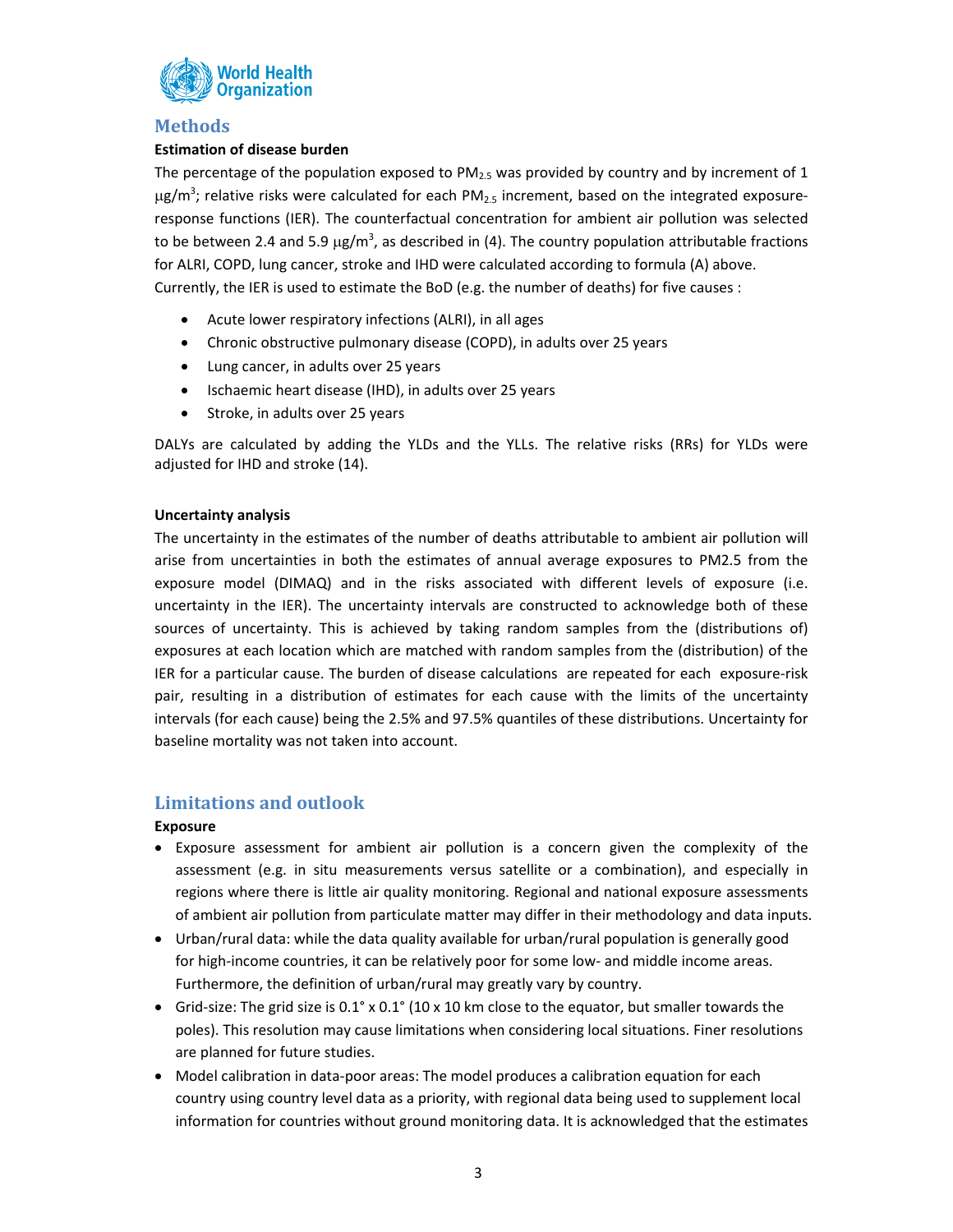

for data‐poor countries may be relatively imprecise and this imprecision can result in apparently abrupt changes in air pollution levels at borders with data‐poor countries. For enhanced accuracy of modelled data it is important that countries continue and/or improve their ground measurements.

- WHO's current methodology for exposure assessment the same as the one used by the GBD project – is under constant improvement within the framework of a global collaboration with worldwide experts and the World Meteorological Organization (WMO).
- Sand and desert dust is included in the current assessment. Further refinement of the methods will allow to assess the share of desert dust.

### **Exposure‐risk relationship**

- Although the Integrated exposure response (IER) functions present clear improvements in terms of coherence and comprehensiveness compared to other methods, allowing to derive risks at high level of PM<sub>2.5</sub>, they contained several important assumptions, including that the toxicity of  $PM_{2.5}$  from ambient air pollution, household air pollution, second-hand smoke and active smoking is roughly the same.
- The IER functions have been developed for the GBD project and used in the GBD 2010 (2*,11)* and have been updated twice, for GBD 2013 (*3*) and GBD 2015/2016 (4, 14). Methodological developments of the IERs over time and various applications have resulted in different estimates of the burden of disease due to ambient air pollution, which created some misunderstandings (16).
- WHO has convened a consultation meeting in January 2017 to discuss the issues and challenges of these functions and one of the recommendations was that as the evidence base increases over time it is imperative that a consented approach of adaptation and improvement of the exposure-response functions over time is performed (17). This work is currently ongoing.

### **Cause‐specific versus all‐cause mortality (except injuries)**

There are two main approaches for assessment of health impacts from ambient air pollution at global, national and local levels and they vary with regards to the scope (burden of diseases or scenario analysis), the exposure-response functions (ERFs) applied the estimation of current exposure and the counterfactual (cut-off) values below which the health impact is not predicted.

- 1. linear or log-linear functions relating particulate matter of a diameter less than 2.5  $\mu$ m  $(PM<sub>2.5</sub>)$  to natural (all causes of death excluding violent deaths and suicides), cardiovascular and respiratory disease mortality based on outdoor air pollution studies over a range of concentrations occurring in North America and Europe (*18*), and
- 2. the IERs, as explained above, developed for and used in the Global Burden of Disease (GBD) project as well as by WHO, combining evidence from studies of ambient air pollution, second‐hand smoke, household air pollution and active smoking to estimate risk for air pollution over the entire global range of particulate matter exposure.

All approaches depend on the underlying assumptions and have strengths and limitations that require appreciations and evaluations of the potential consequences. There is certainly the need to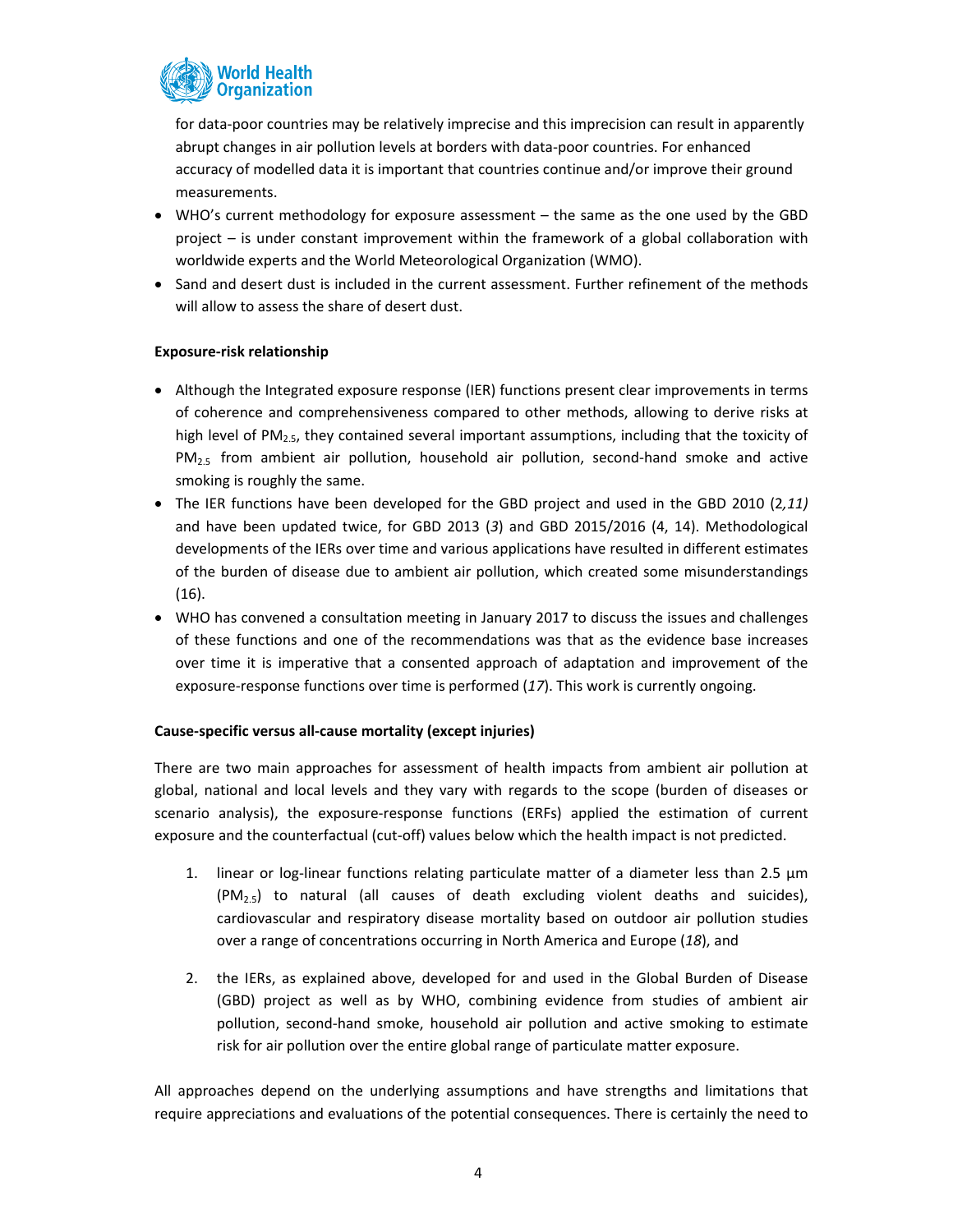

assess the full range of air pollution concentrations around the globe and to provide a method to be applicable in all countries. The use of IERs is currently the only valid approach for worldwide assessments, as well as comparisons across countries and risk factors, as it covers the relevant exposure ranges on a global scale, deals with specific causes of death (important in countries where all-cause mortality includes a relatively large fraction of infectious diseases, malnutrition etc), and allows direct comparisons to the burden of other risk factors for a disease. However, as soon as new epidemiologic studies will become available for exposure ranges above those seen in Europe and North America, there will be an interest in using only information from cohort studies of outdoor air pollution rather than integrating relative risk estimates from several types of exposure, like the IERs.

# **References**

1. Ezzati M, Lopez AD, Rodgers A, Vander Hoorn S, Murray CJL. Selected major risk factors and global and regional burden of disease. Lancet. 2002;360(9343):1347‐60.

2. Lim SS, Vos T, Flaxman AD, Danaei G, Shibuya K, Adair‐Rohani H, et al. A comparative risk assessment of burden of disease and injury attributable to 67 risk factors and risk factor clusters in 21 regions, 1990–2010: a systematic analysis for the Global Burden of Disease Study 2010. The Lancet. 2012;380(9859):2224‐60. doi: 10.1016/S0140‐6736(12)61766‐8.

3. Forouzanfar et al (2015). Global, regional, and national comparative risk assessment of 79 behavioural, environmental and occupational, and metabolic risks or clusters of risks in 188 countries, 1990–2013: a systematic analysis for the Global Burden of Disease Study 2013. The Lancet. 2015; 386:2287–323.

4. Cohen et al. Estimates and 25‐year trends of the global burden of disease attributable to ambient air pollution: an analysis of data from the Global Burden of Diseases Study 2015 Lancet 2017 Volume 389, No. 10082, p1907–1918,

5. UN. World Urbanization Prospects: The 2017 Revision Population Database: United Nations; 2017

6. Shaddick G et al. (2017) Data Integration Model for Air Quality: A hierarchical approach to the global estimation of exposures to ambient air pollution. Applied Statistics June.

7. Manuscript in preparation (WHO/ University of Exeter). Please consult :

www.exeter.ac.uk/globalairquality.

8. WHO Ambient (Outdoor) Air Quality Database (update 2018). Geneva, World Health Organization, 2018. http://www.who.int/phe/health\_topics/outdoorair/databases/cities/en/ 9. More information at : www.who.int/airpollution/data/modelled‐estimates/en/

10. Global Health Estimates 2016: Deaths by Cause, Age and Sex, by Country, 2000‐2016. Geneva, World Health Organization, 2018.

11. Burnett RT, Pope A, Ezzati M, Olives C, Lim SS, Mehta S, et al. An intgrated risk function for estimating the global burden of disease attributable to ambient fine particulate matter exposure. Environ Health Perspect. 2014;122(4):397‐403. doi:10.1289/ehp.1307049

12. Methods for burden of disease attributable to household air pollution for the year 2012. Geneva: World Health Organization; 2014.

(http://www.who.int/phe/health\_topics/outdoorair/databases/HAP\_BoD\_methods\_March2014.pd f?ua= $1$ ).

13. Ambient air pollution : a global assessment of exposure and burden of disease. Geneva, World Health Organization, 2016.

14. GBD 2016 Risk Factors Collaborators. Global, regional, and national comparative risk assessment of 84 behavioural, environmental and occupational, and metabolic risks or clusters of